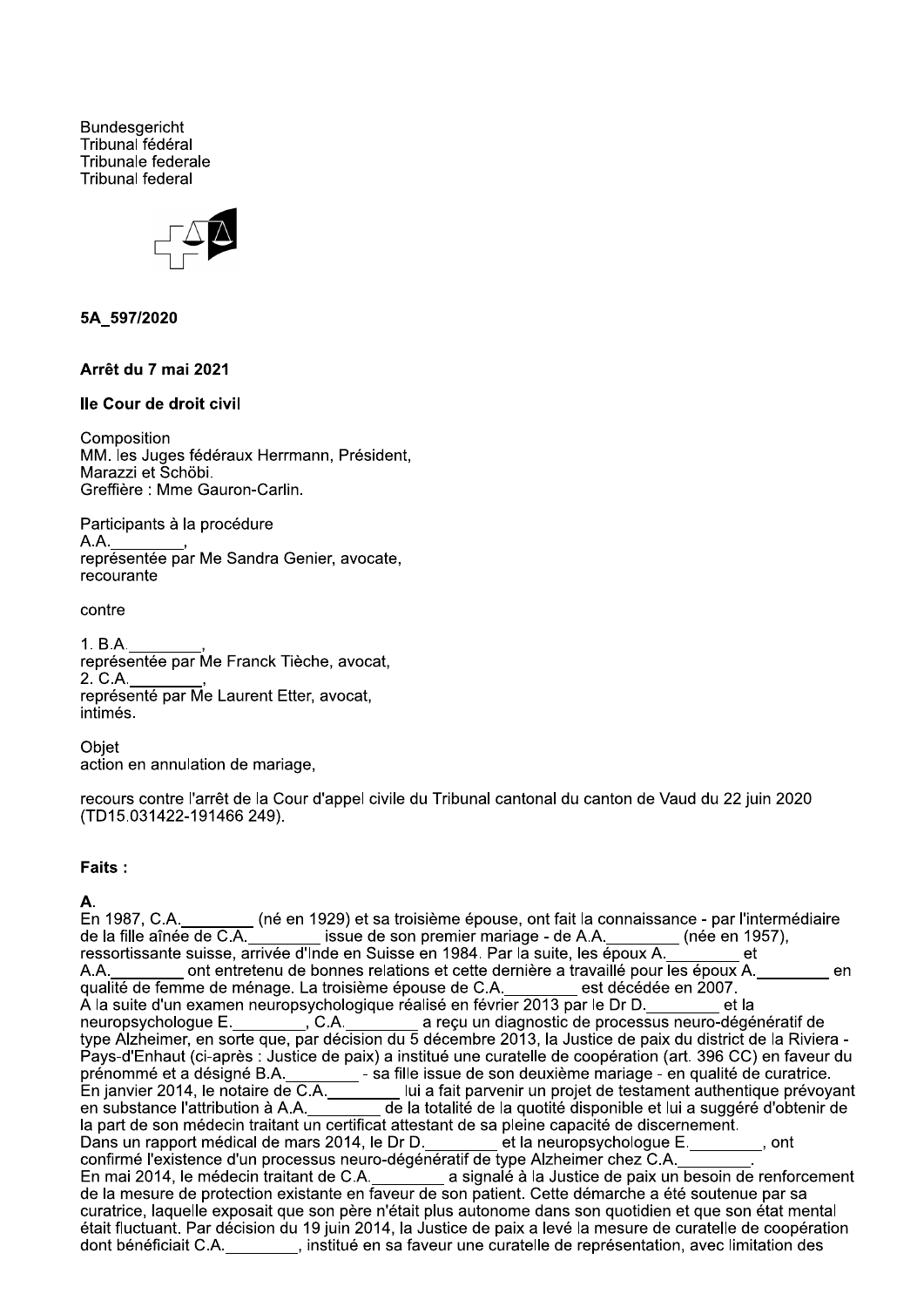droits civils (art. 394 al. 1 et 2 CC), et de gestion (art. 395 al. 1 CC), lui retirant ses droits civils en matière de logement, santé, affaires sociales, administration et affaires juridiques, et confirmé B.A. en qualité de curatrice.

A.a. Le 15 juin 2015, C.A. a épousé, en quatrièmes noces, A.A. (a) dorénavant

A.A.<br>Le 19 juin 2015, le médecin traitant de C.A.<br>Le 26 juin 2015, le médecin traitant de C.A.<br>mariage de son patient " à l'insu de tout le monde " serait un " abus de faiblesse " et un " mariage blanc ". Le 9 juillet 2015, la curatrice a également écrit à la Justice de paix, exposant que sa soeur et elle avaient appris le mariage de leur père, mais que cette union ne serait pas le souhait de celui-ci, car il ne voulait pas de de la conservación de la conservación de la conservación de la conservación de la conservación de la conser<br>opposées à ce que leur père laisse " quelque chose à Mme A.A. \_\_\_\_\_\_\_\_\_ pour ses bons soins ", mais qu'il ne s'était pas rendu compte des conséquences d'un mariage.

Par ordonnance d'extrême urgence du 14 juillet 2015, la Justice de paix a institué une curatelle provisoire de portée générale (art. 445 et 398 CC) en faveur de C.A. \_\_\_\_\_\_\_ et nommé Me F. \_\_\_\_\_\_\_, avocate, en qualité de curatrice.

A la suite d'un nouvel examen neuropsychologique de C.A. \_\_\_\_\_\_\_, le Dr D. \_\_\_\_\_\_ et la<br>neuropsychologue E. \_\_\_\_\_\_\_ ont fait état, dans un rapport du 17 juillet 2015, d'un tableau clinique d'atteinte cognitive modérée à sévère compatible avec la présence d'un processus neuro-dégénératif de type Alzheimer et indiqué qu'au vu de la symptomatologie cognitive de leur patient, une mesure de curatelle de portée générale était adaptée.

A.b. Par demande du 23 juillet 2015, B.A. a ouvert action en annulation du mariage de C.A. et A.A.

Par requête de mesures provisionnelles et superprovisionnelles du 12 novembre 2015, B.A. sollicité à la mise en oeuvre d'une expertise psychiatrique afin de déterminer si son père avait la capacité de discernement lors de son mariage avec A.A.<br>
le 15 juin 2015. La requête a été rejetée le 13<br>
novembre 2015, à titre superprovisionnel, mais, lors de l'audience de mesures provisionnelles du 22 décembre 2015, les parties sont convenues de la mise en oeuvre d'une expertise psychiatrique confiée à la Fondation G. \_\_\_\_\_\_\_, afin de déterminer si C.A. \_\_\_\_\_\_ était " incapable de discernement au moment<br>de la célébration du mariage " et, dans l'affirmative, s'il a recouvré la capacité de discernement depuis lors; cet accord a été ratifié pour valoir ordonnance de mesures provisionnelles.

Il ressort du rapport d'expertise - intitulé par erreur " expertise pénale " - du 19 avril 2016 des Drs  $et L$ \_\_, faisant suite à la convention du 22 décembre 2015, que C.A. Η. souffre de "démence, sans précision " et de " trouble de la personnalité et du comportement dû à une affection, une lésion et un dysfonctionnement cérébral ". Selon les experts, l'intéressé " n'est pas apte de juger correctement la situation et surtout il est incapable d'évoquer un seul inconvénient ou une seule conséquence ou même des options alternatives au mariage ", il ne peut " que s'exécuter, il est incapable<br>d'effectuer un choix personnel ou de refuser un choix fait par sa nouvelle épouse ou une autre personne ' En définitive, les experts ont conclu à une incapacité de discernement de C.A. le 15 juin 2015 lors de son mariage et à l'absence de recouvrement de sa capacité de discernement à ce suiet depuis lors. l'expertisé n'ayant " pas la faculté de saisir raisonnablement la nature et l'importance de ce mariage et<br>encore moins les obligations qui en découlent ".

6, les Drs H. \_\_\_\_\_\_\_\_ et l. \_\_\_\_\_\_\_ ont aussi déposé une seconde expertise concernant<br>auprès de la Justice de paix, dans le cadre de la mesure de curatelle. Par décision du 9 juin Le 19 avril 2016, les Drs H. C.A. 2016 de la Justice de paix, confirmée par arrêt du 22 novembre 2016 de la Chambre des curatelles du Tribunal cantonal du canton de Vaud, la curatelle de portée générale provisoire a été levée et une curatelle de portée générale (art. 398 CC) a été instituée en faveur de C.A.

Un complément d'expertise a été ordonné et confié à la Fondation G. capable de discernement au moment de la célébration de son mariage le 15 juin 2015 et qu'il n'a, à ce jour, pas la capacité psychique d'évoquer l'importance de son mariage, sa portée et les obligations des époux. Dans une " attestation de suivi " établie le 28 septembre 2016 à la demande de son patient, le Dr

K. \_\_\_\_\_\_\_\_\_ a exposé que C.A. \_\_\_\_\_\_\_\_ était connu pour des troubles neuro-dégénératifs de type<br>Alzheimer dont le début remontait à 2013 mais que ce dernier " exprimait clairement être conscient des enieux autour du conflit actuel à propos de son mariage".

, aboutissant à Une seconde expertise psychiatrique judiciaire a été ordonnée et confiée au Dr L. un rapport du 10 mars 2017 aux termes duquel il ressort que C.A.<br>de la maladie d'Alzheimer en forme tardive et qu'il existe de " gros doutes sur la capacité de discernement " de l'expertisé lors de son mariage le 15 juin 2015 et que l'intéressé n'a pas recouvré sa capacité de discernement à ce sujet depuis lors. Dans son rapport complémentaire d'expertise du 18 juillet 2017, le Dr a confirmé ses conclusions.

Lors de l'audience de plaidoiries finales du 23 mai 2019, le Tribunal civil de l'arrondissement a entendu sept témoins.

A.c. Par jugement du 27 août 2019, le Tribunal civil de l'arrondissement de l'Est vaudois a rejeté l'action en annulation du mariage déposée le 23 juillet 2015 par B.A.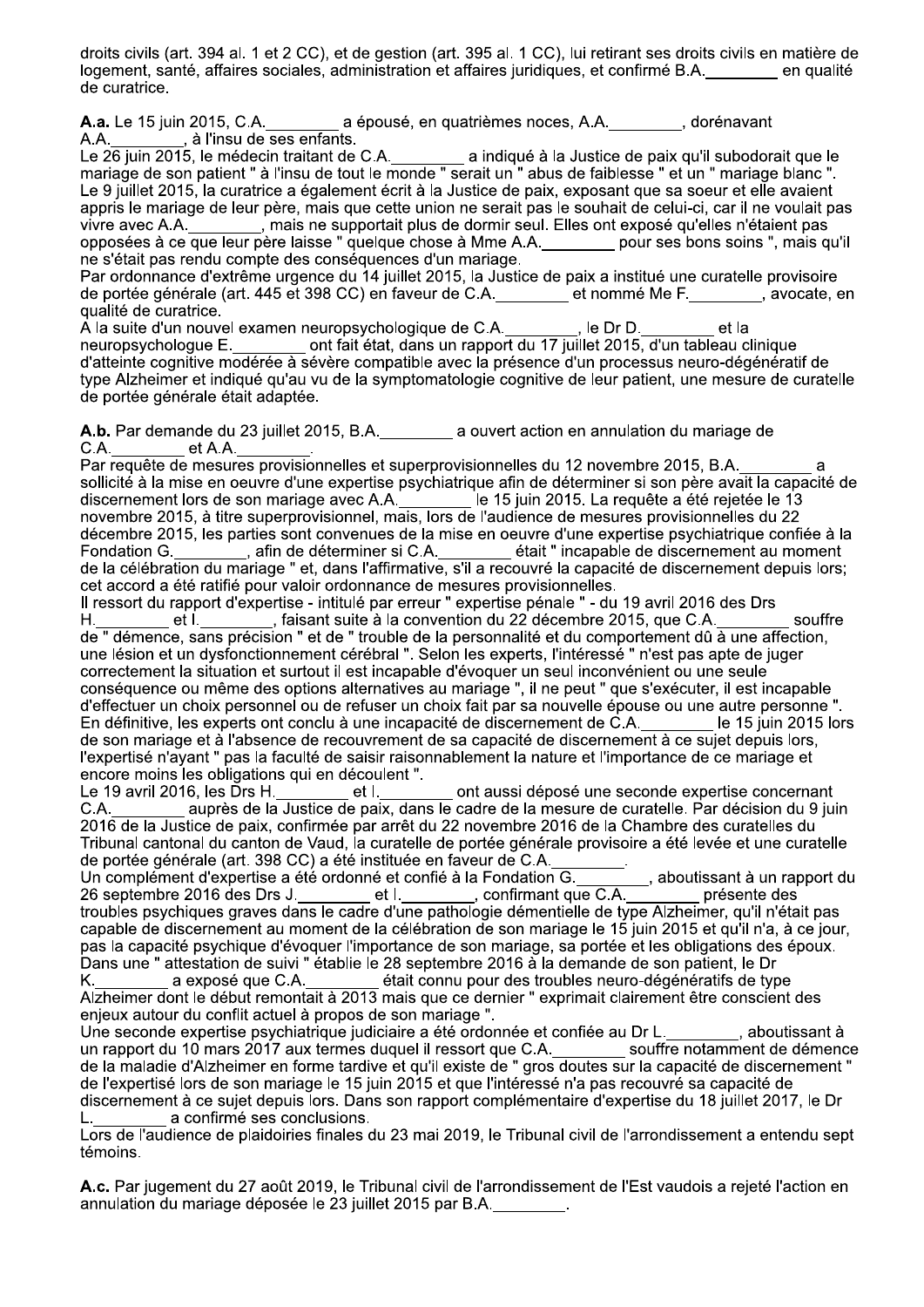A.d. Statuant sur l'appel interjeté le 27 septembre 2019 par B.A. \_\_\_\_\_\_\_, la Cour d'appel civile du Tribunal cantonal du canton de Vaud a, par arrêt du 22 juin 2020, admis l'appel et réformé le jugement entrepris en ce sens qu'elle a admis l'action en annulation de mariage déposée le 23 juillet 2015 par B.A. et et prononcé l'annulation du mariage célébré le 15 juin 2015 entre C.A. et A.A.

### Β.

exerce un recours en matière civile au Tribunal fédéral. Au Par acte du 23 juillet 2020, A.A. préalable, elle requiert le bénéfice de l'assistance judiciaire pour la procédure fédérale et l'octroi de l'effet suspensif à son recours, dans l'hypothèse où l'arrêt attaqué (constitutif) ne serait pas pourvu de l'effet suspensif ex lege.

Par ordonnance du 27 juillet 2020, le Président de la Ile Cour de droit civil a confirmé la nature constitutive de l'arrêt entrepris, partant l'effet suspensif automatique du recours du Tribunal fédéral (art. 103 al. 2 LTF) et a donc déclaré sans objet la requête d'effet suspensif.

Des réponses au fond n'ont pas été demandées.

### **Considérant en droit:**

 $\mathbf 1$ 

Le procès en annulation du mariage étant de nature civile (art. 72 al. 1 LTF) et non pécuniaire (arrêt 5A 267/2008 du 16 octobre 2008 consid. 1), la décision entreprise est susceptible de recours en matière civile. Les autres conditions de recevabilité sont remplies : le recours a été déposé en temps utile (art. 100 al. 1 LTF) contre une décision finale (art. 90 LTF) rendue par une juridiction cantonale de dernière instance statuant sur recours (art. 75 LTF); la recourante, qui a succombé devant l'autorité précédente, a qualité pour recourir (art. 76 LTF).

 $2.$ 

2.1. Le recours en matière civile peut être formé pour violation du droit, tel qu'il est délimité par les art. 95 s. LTF. Le Tribunal fédéral applique le droit d'office (art. 106 al. 1 LTF). Cela étant, eu égard à l'exigence de motivation contenue à l'art. 42 al. 1 et 2 LTF, il n'examine en principe que les griefs soulevés (ATF 142 III 364 consid. 2.4 et les références); le recourant doit par conséquent discuter les motifs de la décision entreprise et indiquer précisément en quoi il estime que l'autorité précédente a méconnu le droit (ATF 142 I 99 consid. 1.7.1; 142 III 364 consid. 2.4 et la référence).

## $2.2.$

Le Tribunal fédéral statue sur la base des faits établis par l'autorité précédente (art. 105 al. 1 LTF); le recourant ne peut critiquer les constatations de fait que si elles ont été établies de façon manifestement inexacte ou en violation du droit au sens de l'art. 95 LTF, et si la correction du vice est susceptible d'influer sur le sort de la cause (art. 97 al. 1 LTF). Le recourant qui entend se plaindre d'un établissement manifestement inexact - c'est-à-dire arbitraire (art. 9 Cst.; ATF 144 II 246 consid. 6.7; 143 I 310 consid. 2.2 et la référence) - des faits ne peut pas se borner à contredire les constatations litigieuses par ses propres allégations ou par l'exposé de sa propre appréciation des preuves; il doit se conformer au " principe d'allégation ", en sorte qu'il doit invoquer expressément un tel grief et motiver de façon claire et détaillée en quoi ces constatations sont contraires au droit ou entachées d'une erreur indiscutable, c'est-à-dire arbitraires au sens de l'art. 9 Cst. (art. 106 al. 2 LTF; ATF 146 IV 114 consid. 2.1; 142 Il 369 consid. 2.1; 142 III 364 consid. 2.4); les critiques appellatoires sont en conséquence irrecevables (ATF 145 IV 154 consid. 1.1; 141 IV 249 consid. 1.3.1).

En matière d'appréciation des preuves et d'établissement des faits, il n'y a arbitraire (art. 9 Cst.) que lorsque l'autorité ne prend pas en compte, sans raison sérieuse, un élément de preuve propre à modifier la décision attaquée, lorsqu'elle se trompe manifestement sur son sens et sa portée, ou encore lorsque, en se fondant sur les éléments recueillis, elle en tire des constatations insoutenables (ATF 143 IV 500 consid. 1.1; 140 III 264 consid. 2.3; 137 | 58 consid. 4.1.2; 136 | 1552 consid. 4.2).

3.

En substance, l'autorité précédente a retenu que l'expertise judiciaire réalisée en avril 2016 par les médecins de la Fondation G. \_\_\_\_\_\_\_\_ qui avaient vu C.A. \_\_\_\_\_\_\_ cinq mois seulement après le manditure dans leur expertise " pénale ", une méthodologie qui visait à reconstituer l'état mental de cing mois seulement après le mariage. l'individu concerné au moment des faits, aboutissant à un rapport clair. Le complément d'expertise du 26 septembre 2016 était aussi clair et non contradictoire, les experts ayant confirmé leurs conclusions sans ambiguïté. La cour cantonale a jugé que l'expertise de la Fondation G. n'est pas contredite par en mars 2017 et son complément, cet expert exprimant " de forts doutes celle réalisée par le Dr L. sur la capacité de discernement de l'intimé au moment du mariage ". L'autorité précédente a relevé que le juge n'était certes pas lié par l'avis donné par un expert selon ses compétences spéciales, mais qu'il ne devait pas non plus s'en écarter sans motifs pertinents et qu'en l'occurrence elle ne décelait la réalisation d'aucune hypothèse lui permettant de douter de la force probante de l'expertise judiciaire, les conclusions des experts de la Fondation G. allant dans le sens de celles du Dr L. et étant des experts de la Tondation G. \_\_\_\_\_\_\_\_\_ aliant dans le seris de celles du Dr L. \_\_\_\_\_\_\_\_\_\_\_\_\_ et el<br>cohérentes avec les précédents diagnostics des examens neurologiques réalisés par le Dr D.  $\mathsf{H}$ L'attestation de suivi du Dr K. et les comportait en revanche aucune appréciation Mme E. médicale ni diagnostic, mais rapportait seulement des propos du patient, de sorte que ce document - qui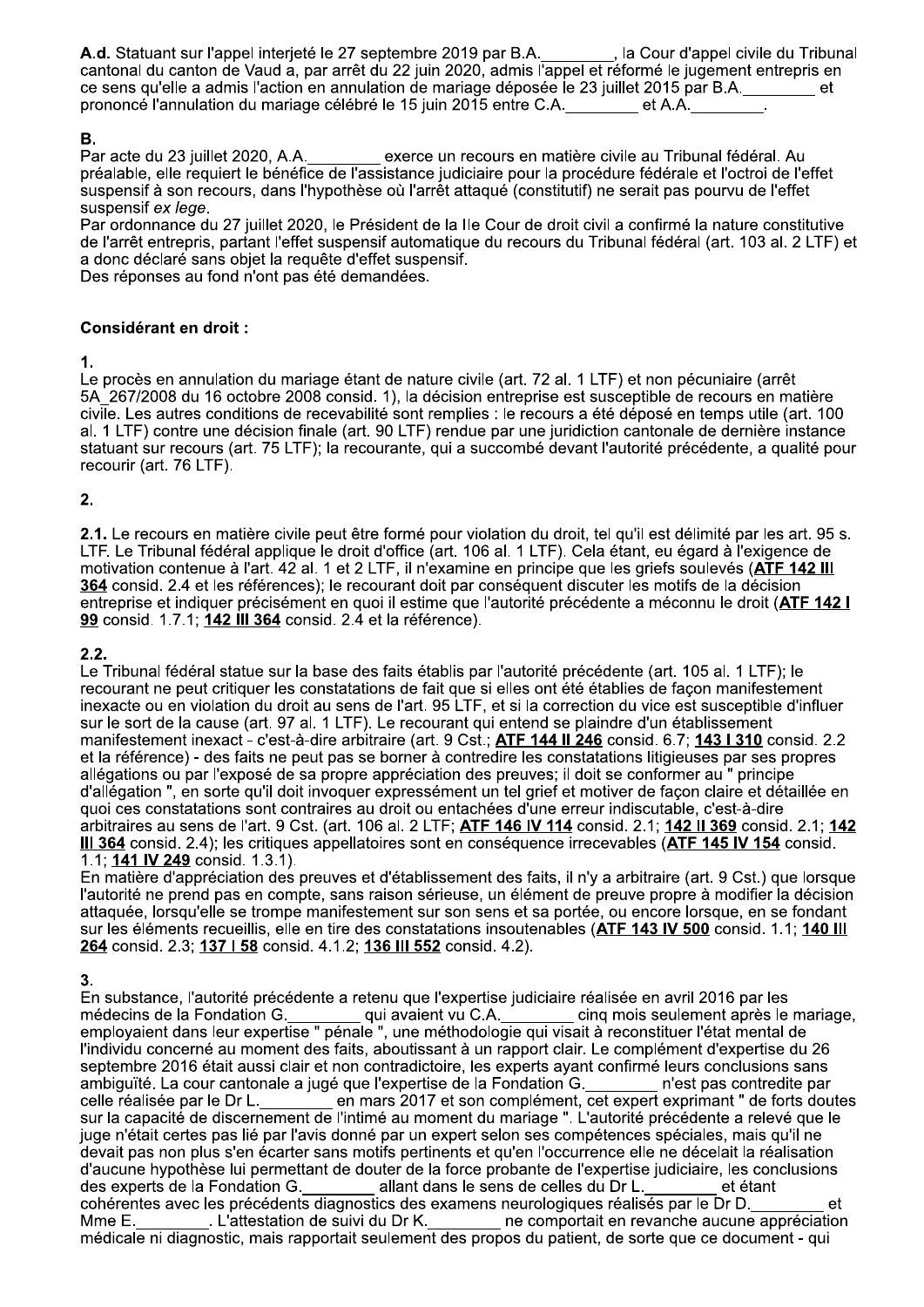s'apparente, par son caractère privé, à une allégation de partie - ne permettait pas de relativiser la force probante des expertises judiciaires. En définitive, la cour cantonale a jugé que, selon un degré de vraisemblance prépondérante, la gravité de la maladie mentale du marié était suffisamment établie pour écarter tout doute sérieux quant à l'incapacité de discernement pour se marier, déjà le jour de la célébration le 15 juin 2015 et que l'incapacité de discernement perdurait, le discernement n'ayant jamais été recouvré depuis lors, conduisant au prononcé de l'annulation du mariage.

## 4

La recourante se plaint d'arbitraire (art. 9 Cst.) dans l'établissement des faits et l'appréciation des preuves.

4.1. Elle dénonce une " interprétation inexacte " et la non prise en considération de pièces " déterminantes et probantes " à la faveur de cette expertise défaillante. Elle affirme que l'expertise " pénale " réalisée à la est construite uniquement sur un raisonnement consistant à confronter Fondation G. aux différentes causes pouvant justifier son mariage et ses conséquences, sans se référer à C.A. des considérations médicales relatives à l'altération des capacités mentales de l'expertisé en juin 2015, de sorte qu'elle est " incomplète, lacunaire et non-fiable ", faute de contenir une anamnèse médiale concrète. Elle ajoute que cette expertise n'est pas corroborée par celle du Dr L. s laquelle a en revanche été complètement et correctement diligentée, retenant, d'une part, qu'il est scientifiquement impossible de se déterminer sur la capacité de discernement de C.A. le 15 juin 2015 et, d'autre part, que la capacité de discernement de C.A. en juin 2015 n'était certes pas entièrement préservée, mais lui laissait des intervalles de lucidité. La recourante fait valoir que la lecture des expertises ne permet ni de fixer , ni de conclure autre chose un moment précis de la dégradation des facultés mentales de C.A. qu'un état mental fluctuant, autrement dit, d'admettre des périodes de lucidité. Toujours sous le grief d'arbitraire (art. 9 Cst.) dans l'établissement des faits et l'appréciation des preuves, la recourante se plaint de ce que l'autorité précédente aurait " passé sous silence plusieurs éléments ' déterminants, singulièrement l'attestation de suivi du Dr K. , la lettre du 9 juillet 2015 de à la Justice de paix, dans lequel elle évoque le mariage de son père aux fins d'éviter un B.A.

placement en EMS et de pallier sa solitude, ainsi que le courrier du 25 juin 2015 de B.A. notaire, dans lequel elle fait part de ses doutes quant à l'établissement de l'incapacité de discernement de son père. Selon la recourante, ces éléments devaient être pris en considération dans l'appréciation des expertises, d'autant que l'audition des sept témoins corroborerait cette interprétation.

4.2. En tant que la recourante critique l'expertise en elle-même, reprochant un contenu lacunaire et une selle ne décrit pas avec méthodologie défaillante, en opposant cette expertise à celle du Dr L. précision quels seraient les vices évidents dont serait affectée l'expertise judiciaire réalisée à la Fondation , ni ne discute les constatations de l'autorité précédente s'agissant de la méthode de G. reconstitution de l'état mental de l'expertisé (cf. supra consid. 3), se limitant à critiquer le rapport d'expertise, dont les conclusions n'appuient pas sa position. Or, le simple fait que la méthodologie et les conclusions de l'expertise ne lui conviennent pas ou lui paraissent moins opportunes que celles du Dr ne constitue pas en soi un vice justifiant de s'écarter de ladite expertise et de son complément, Ι. ainsi que l'a expliqué le Tribunal cantonal dans son arrêt (cf. supra consid. 3). Au demeurant, il ressort de l'administration des preuves, ainsi que l'a relevé l'autorité précédente " selon un degré de vraisemblance prépondérant " (cf. supra consid. 3 et l'arrêt entrepris : " Le contenu de l'expertise de la Fondation ": " les conclusions de G. (a) when the contractions are in the monography of the monography in the monography in the monography in the m<br>in the same of the same in the same in the same in the same in the same in the same in the same in the same in  $\_\_$  vont dans le sens de celles de la Fondation G.  $\_$  $l'$ expert L. aboutissent à des conclusions similaires quant à la capacité la Fondation G. et du Dr L. en juin 2015, quand bien même la formulation des rapports ne coïncide de discernement de C.A. pas parfaitement. De surcroît, l'expertise de la Fondation G. a été réalisée seulement cinq mois après le mariage (cf. supra consid. 3), en sorte que la célérité de la mise en oeuvre de l'expertise a permis de reconstituer le plus justement l'état de santé mentale de l'époux, avantage qui fait défaut aux expertises et au diagnostic intervenus plus tardivement (Dr L. et Dr K. ). Enfin, l'expertise judiciaire litigieuse est cohérente avec les premiers diagnostics posés en 2013 déjà. La recourante ne discute pas ces éléments, déjà relevés par l'autorité précédente et, dès lors qu'elle n'avance aucun vice qui justifierait de s'écarter de l'expertise judiciaire, se contentant de rejeter en bloc l'expertise de la Fondation G. elle ne démontre nullement - de manière conforme aux exigences légales (art. 106 al. 2 LTF, cf. supra consid. 2.2) - un quelconque arbitraire (art. 9 Cst.) dans l'appréciation intrinsèque de l'expertise, ni ne remet valablement en cause celle-ci en tant que telle. Pour le surplus, en tant qu'elle dénonce le fait que l'arrêt entrepris passerait sous silence " des éléments et un courrier de la fille de son époux. pertinents", singulièrement une attestation de suivi du Dr K. son argumentation est purement appellatoire et fait fi des considérants de l'arrêt entrepris (cf. supra consid. 3). La cour cantonale a expressément discuté la valeur probante de l'attestation médicale du médecin traitant, estimant qu'elle n'était pas de nature remettre en cause l'expertise judiciaire, corroborée de surcroît par une seconde expertise. Il sied en effet de relever que, tant le Dr K. - auguel la recourante donne du crédit - que le Dr D. et Mme E. font état de troubles neuro-dégénératifs, même si le médecin de l'époux relate dans son attestation que son patient s'estime lui-même capable de discernement au sujet du mariage. Par ailleurs, le renforcement des mesures de protection de l'adulte prononcées dès 2013 en faveur du marié corroborent la dégradation progressive des capacités psychiques de C.A. au fil des ans. Quant à la lettre de B.A. , elle figure à l'état de fait et n'a pas été omise dans l'appréciation des preuves, mais on peine à comprendre quelle constatation - appuyant sa version des faits - la recourante entend en tirer. Enfin, l'autorité précédente a jugé, s'agissant des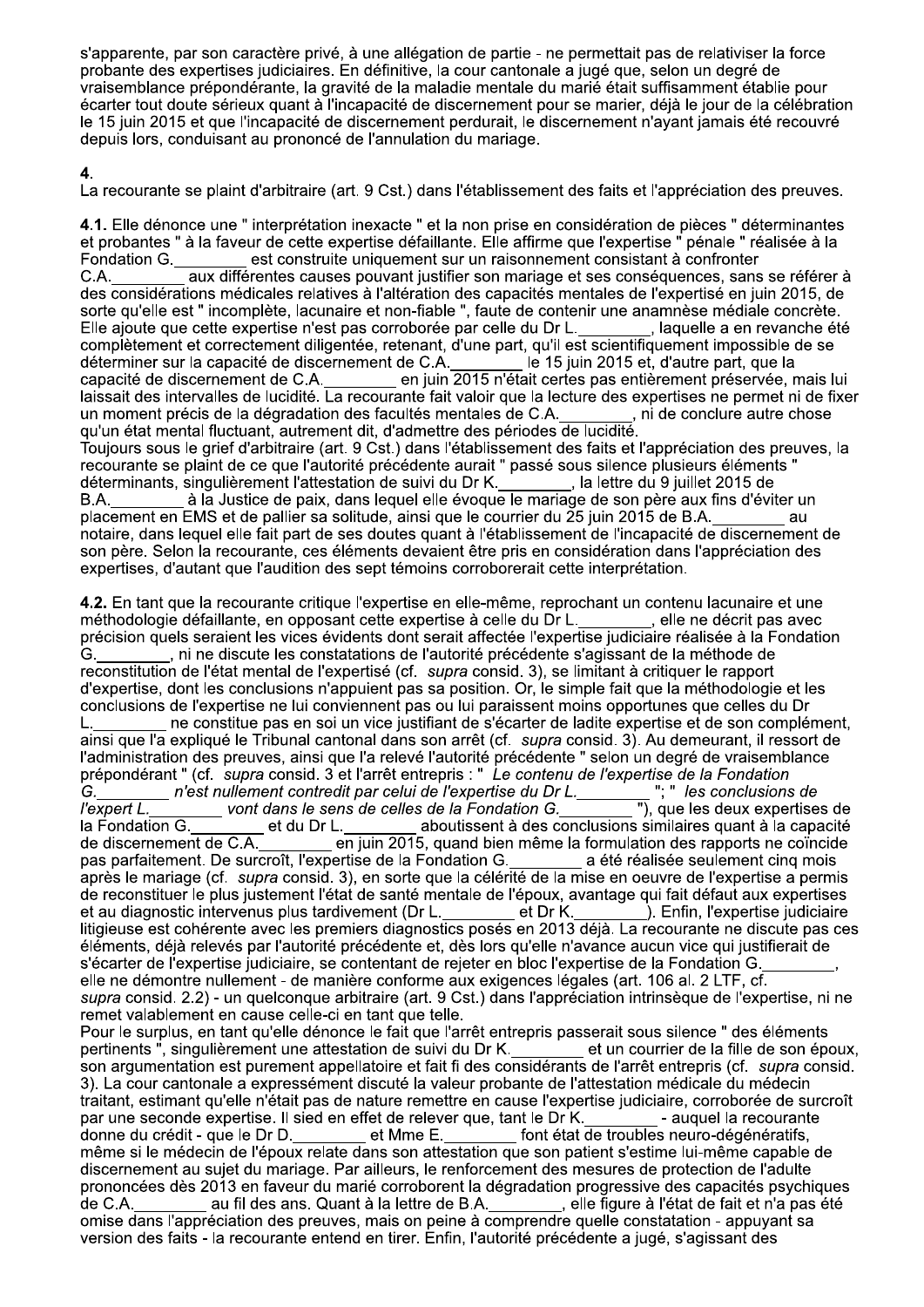témoignages, qu'aucun d'entre eux ne permettait de conclure à la capacité de discernement de au jour du mariage, et la recourante n'explicite pas davantage cet aspect de sa critique,  $C.A.$ permettant de comprendre quel témoignage en particulier serait de nature à remettre en cause l'appréciation de l'expertise. En définitive, par ses affirmations péremptoires, la recourante ne démontre nullement que l'autorité cantonale serait tombée dans l'arbitraire (art. 9 Cst.) en jugeant qu'aucun élément en particulier ceux énumérés par la recourante -n'était de nature à mettre en échec la valeur probante de l'expertise diligentée (art. 42 al. 2 et 106 al. 2 LTF; cf. supra consid. 2.2), dont la conclusion est une incapacité " psychique d'évoquer l'importance de son mariage, sa portée et des obligations des époux " déjà au moment de la célébration de l'union, sans recouvrement postérieur de la capacité de discernement. En conclusion, le grief d'appréciation arbitraire (art. 9 Cst.) de l'expertise judiciaire réalisée par le Fondation G. doit, dans la mesure où il est recevable, être rejeté.

### 5.

Reprenant en substance les conditions d'admission du motif d'annulation du mariage faute de discernement (art. 105 ch. 2 CC), la recourante se plaint de la violation des art. 12 CEDH et 14 Cst., garantissant le droit au mariage, exposant que l'interprétation sévère de l'art. 94 al. 1 CC en lien avec l'art. 105 CC est contraire à sa ratio legis. Selon elle, l'exigence de la capacité de discernement ne doit pas être placée trop haute afin de ne pas vider de sa substance le droit fondamental au mariage. La recourante dénonce aussi une violation de l'art. 105 ch. 2 CC, estimant que l'autorité précédente aurait omis d'examiner la question cumulative du recouvrement de la capacité de discernement dans l'intervalle entre le mariage et l'action en annulation du mariage.

Il sied de constater d'emblée qu'en tant que la recourante invoque les art. 12 CEDH et 14 Cst., elle se limite à formuler sa critique fondée sur le droit fondamental au mariage, sans développer son augmentation. Or, le droit au mariage n'est pas absolu et des mesures destinées à déterminer si l'intention matrimoniale des futurs époux est réelle et sincère, et repose sur la volonté de fonder une communauté conjugale, notamment l'application de l'art. 105 ch. 2 CC, ne violent pas l'essence de cette garantie fondamentale (ATF 137 I 351 consid. 3.5; arrêt 5A\_1041/2020 du 17 février 2021 consid. 6.2). Quant à la critique portant sur le fait que la cour cantonale aurait omis d'examiner les conditions de l'art. 105 al. 2 CC, elle tombe à faux. En réalité, au vu de la brève argumentation présentée, sous le couvert de la violation des dispositions précitées, la recourante s'en prend à nouveau - et, au demeurant, de façon appellatoire (cf. supra consid. 2.2) - à l'appréciation des expertises et de leurs conclusions (cf. supra consid. 4), lesquelles aboutissent pourtant à un diagnostic de neuro-dégénérescence ne laissant pas la place à une capacité de discernement résiduelle, même partielle, préservant des intervalles de lucidité. Aussi, la recourante, qui se fonde sur sa propre version des faits - écartée (cf. supra consid. 4) -, ne démontre nullement en quoi l'autorité précédente aurait violé le droit, singulièrement les dispositions précitées, en retenant qu'au vu des troubles neuro-dégénératifs graves et en dégradation " de plus en plus importante ", dans le cadre d'une pathologie démentielle de type Alzheimer, C.A. inclusion d'était manifestement plus en mesure de saisir les<br>conséquences d'un mariage, ni au moment du mariage, ni postérieurement au cours d'un éventuel intervalle de lucidité. Il ressort clairement des considérants de l'arrêt déféré que l'autorité précédente a effectivement examiné l'ensemble des conditions de l'action en annulation de mariage fondé sur l'art. 105 ch. 2 CC et retenu, sans violer ni le droit fondamental au mariage (art. 12 CEDH et 14 Cst.), ni l'art. 105 CC, sur la base des conclusions des experts. Le grief, autant que recevable (cf. sur les exigences de motivation selon l'art. 42 al. 2 LTF : supr a consid. 2) doit donc être rejeté.

# 6.

Enfin, la recourante critique l'arrêt attaqué en ce sens qu'il présuppose qu'elle ne serait qu'une " femme de ménage ayant profité de la solitude d'un homme prétendument incapable de discernement, dans un but purement financier et successoral ", et rappelle qu'en 2014, B.A. aurait profité d'un contrat de bail portant sur l'une des propriétés immobilières de son père.

La recourante " se permet de relever " ces éléments, mais admet qu'il s'agit d'un " sentiment " qu'elle a ressenti à la lecture de l'arrêt entrepris. Faute de critique, même implicite, on ne distingue pas quel grief elle entend soulever ici, notamment en lien avec l'établissement des faits. L'argumentation, dénuée de toute critique des considérants de la cour cantonale, doit donc être déclarée d'emblée irrecevable (art. 42 al. 2  $LTF$ : supr a consid. 2).

## 7.

En définitive, le recours doit être rejeté dans la mesure de sa recevabilité. Dès lors qu'il était d'emblée dénué de toute chance de succès, la demande d'assistance judiciaire de la recourante doit être rejetée (art. 64 LTF). Cette dernière, qui succombe, supportera en conséquence les frais de la procédure (art. 66 al. 1 LTF). Il n'y a pas lieu d'allouer de dépens aux intimés qui n'ont pas été invités à répondre (art. 68 al. 1 et 2 LTF).

# Par ces motifs, le Tribunal fédéral prononce :

## $\mathbf 1$

Le recours est rejeté dans la mesure où il est recevable.

# $2.$

La demande d'assistance judiciaire de la recourante est rejetée.